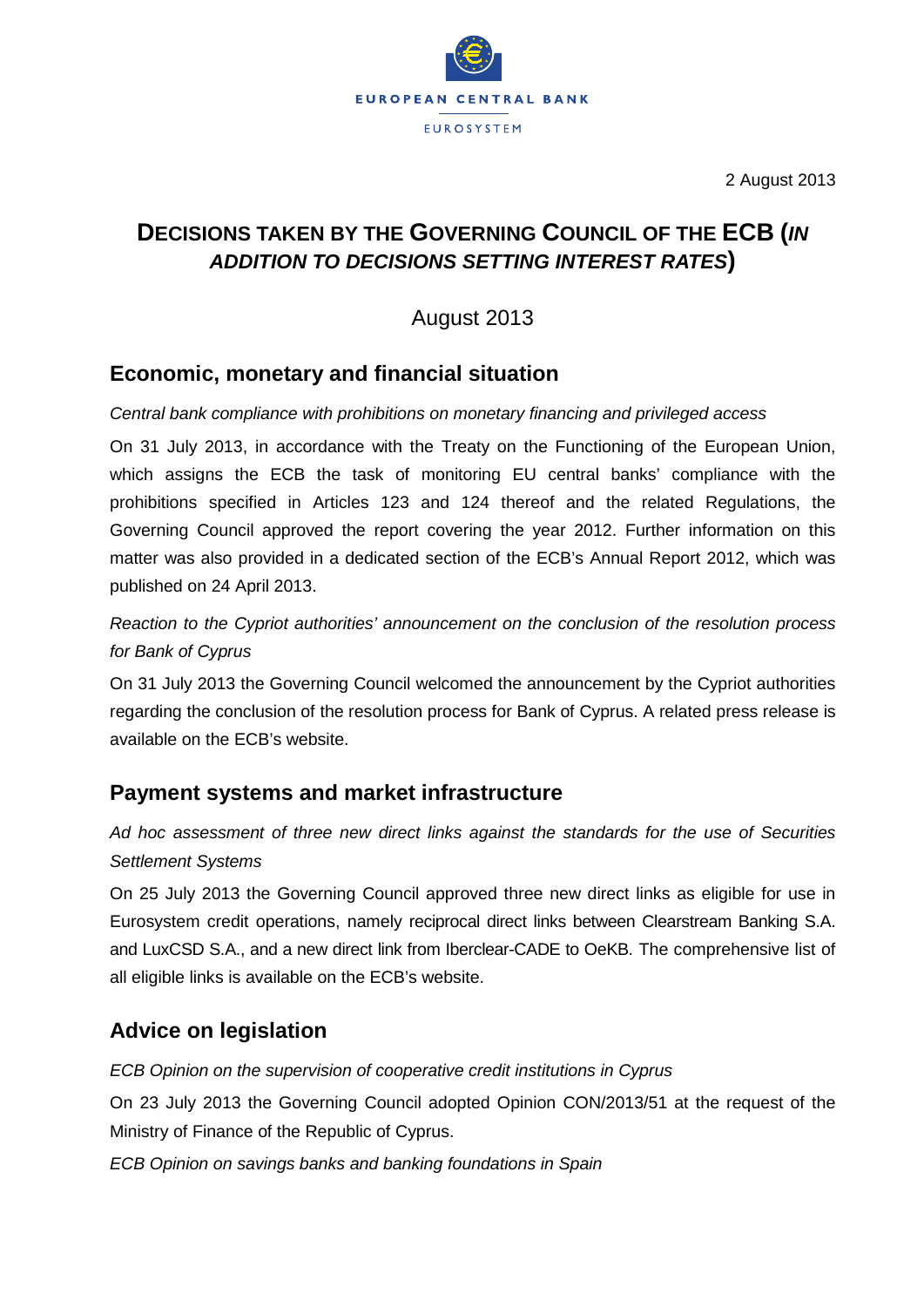On 23 July 2013 the Governing Council adopted Opinion CON/2013/52 at the request of the Spanish Secretary of State for Economic Affairs and Business Support.

*ECB Opinion on the financial independence of Sveriges Riksbank*

On 24 July 2013 the Governing Council adopted Opinion CON/2013/53 at the request of the Swedish Ministry of Finance.

*ECB Opinion on the macro-prudential oversight of the national financial system in Cyprus*

On 24 July 2013 the Governing Council adopted Opinion CON/2013/54 at the request of the Minister of Finance of the Republic of Cyprus.

*ECB Opinion on measures to encourage long-term lending in Belgium*

On 26 July 2013 the Governing Council adopted Opinion CON/2013/55 at the request of the Nationale Bank van België/Banque Nationale de Belgique, acting on behalf of the Belgian Ministry of Finance.

*ECB Opinion on the new integrated Hungarian supervisory framework*

On 26 July 2013 the Governing Council adopted Opinion CON/2013/56 at the request of the Hungarian Ministry of National Economy.

## **Statistics**

### *ECB Guideline on government finance statistics (recast)*

On 25 July 2013 the Governing Council adopted Guideline ECB/2013/23 on government finance statistics, which repeals Guideline ECB/2009/20 with effect from 1 September 2014. The purpose of this legal act is to incorporate the new national accounts standards as defined in Regulation (EU) No 549/2013 of the European Parliament and of the Council of 21 May 2013 on the European system of national and regional accounts in the European Union. The Guideline will be published shortly in the *Official Journal of the European Union* and on the ECB's website.

*ECB Guideline on the statistical reporting requirements of the European Central Bank in the field of quarterly financial accounts (recast)*

On 25 July 2013 the Governing Council adopted Guideline ECB/2013/24 on the statistical reporting requirements of the European Central Bank in the field of quarterly financial accounts. This legal act introduces various improvements in financial account data availability in terms of timeliness and data detail compared with Guideline ECB/2002/7, which is repealed. It also incorporates the new national accounts standards as defined in Regulation (EU) No 549/2013 of the European Parliament and of the Council of 21 May 2013 on the European system of national and regional accounts in the European Union. The Guideline will be published shortly in the *Official Journal of the European Union* and on the ECB's website.

## **Corporate governance**

*Triennial review of Eurosystem/ESCB committees*